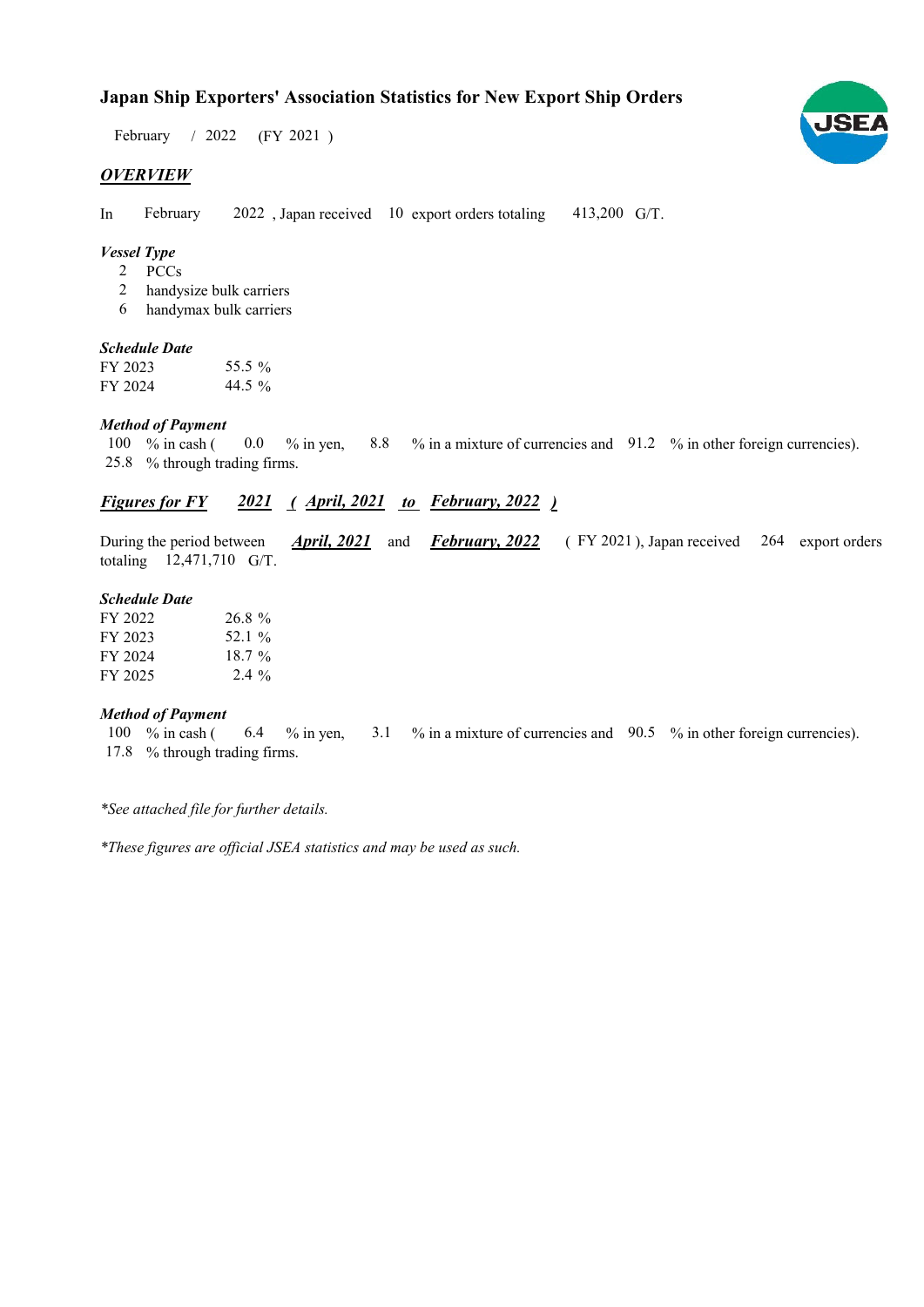# New Export Orders Placed in February 2022 (FY 2021) Based on Fiscal Year

JSEA (March 2022)

| Description           | Apr 20 to Mar 21 |           | Apr 21 to $Oct$ 21 |           | November 2021 |           | December 2021 |         | January 2022 |         | February 2022 |         | Apr 21 to Feb 22 |            | Jan 22 to Feb 22 |            |
|-----------------------|------------------|-----------|--------------------|-----------|---------------|-----------|---------------|---------|--------------|---------|---------------|---------|------------------|------------|------------------|------------|
|                       | No.              | G/T       | No.                | G/T       | No.           | G/T       | No.           | G/T     | No.          | G/T     | No.           | G/T     | No.              | G/T        | No.              | G/T        |
| General Cargos        |                  | 2,765,090 | 38                 | 2,817,630 |               | 398,590   | 61            | 80,860  |              | 9,990   |               | 148,000 | 56               | 3,455,070  |                  | 157,990    |
| <b>Bulk Carriers</b>  | 95               | 4.469.700 | 133                | 6,022,400 | 19            | 768,000   |               | 408,300 |              | 498,710 |               | 265,200 | 182              | 7,962,610  |                  | 763,910    |
| Tankers               |                  | 1,711,500 | 13                 | 788,300   |               | 69.100    |               | 154,630 |              | 30,600  |               |         | 24               | 1,042,630  |                  | 30,600     |
| Combined Carriers     |                  |           |                    |           |               |           |               |         |              |         |               |         |                  |            |                  | $^{\circ}$ |
| Others                |                  | 1.030     |                    | 9.300     |               |           |               |         |              | 2,100   |               |         |                  | 11.400     |                  | 2,100      |
| Total                 | 177              | 8,947,320 | 185                | 9,637,630 | 30            | 1,235,690 | 25            | 643,790 | 14           | 541,400 | 10            | 413,200 | 264              | 12,471,710 |                  | 954,600    |
| FY 2021 / FY 2020 (%) |                  | $*112.2$  |                    | 268.3     |               | 156.9     |               | 73.2    |              | 44.8    |               | 42.5    |                  | 167.6      |                  | ** $43.8$  |
| In CGT                |                  | 4,056,700 |                    | 4,282,433 |               | 627,737   |               | 377,391 |              | 243,057 |               | 209,177 |                  | 5,739,795  |                  | 452,234    |

*Figures for shipbuilding orders of 500 G/T and over for export as steel vessels placed with JSEA members are covered.*

\*FY 2020/FY2019

\*\*Calendar Year 2021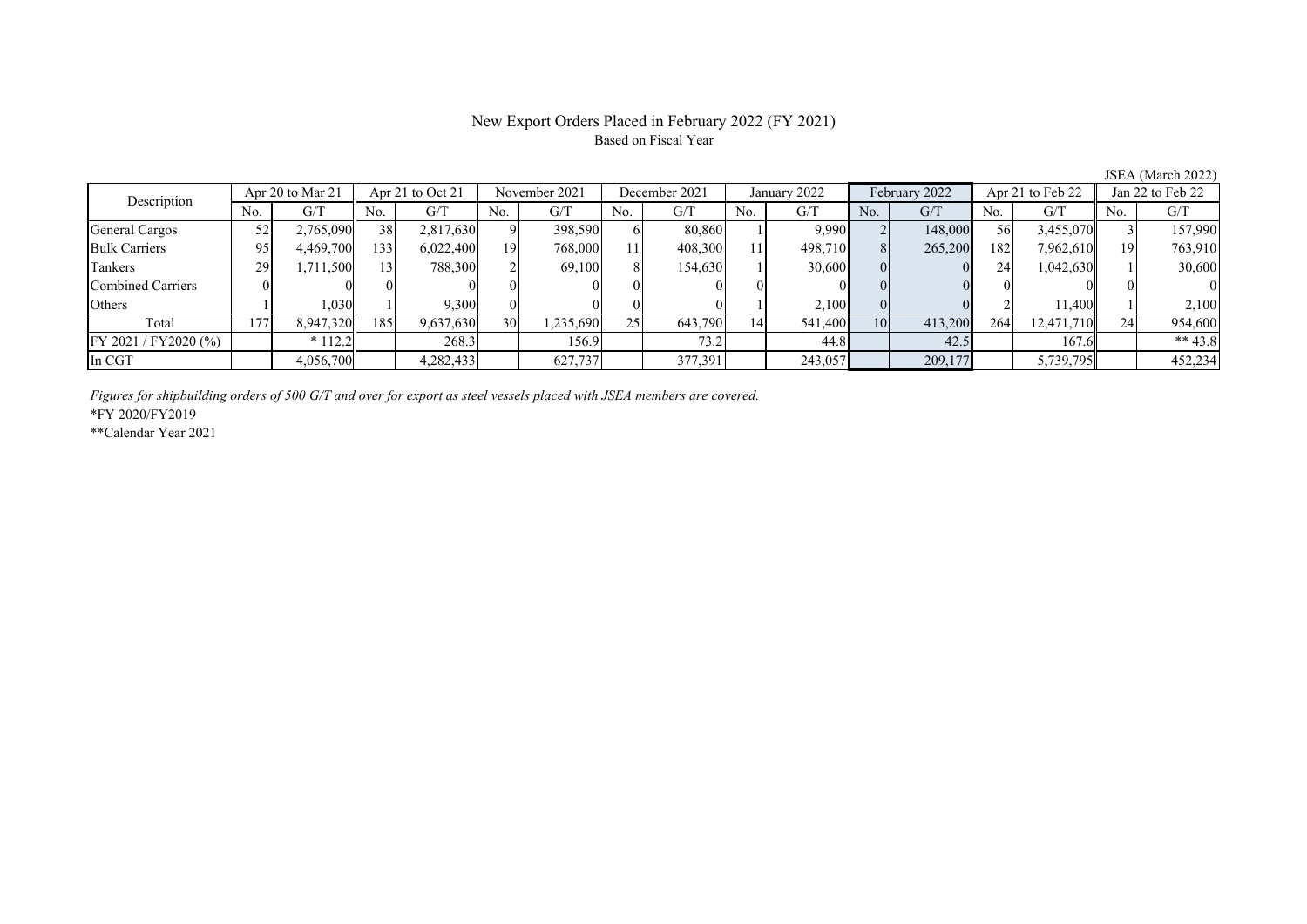# Export Ships Delivered in February 2022 (FY 2021) Based on Fiscal Year

JSEA (March 2022)

| Description           | Apr 20 to Mar 21 |            | Apr 21 to Oct 21 |           | November 2021   |         | December 2021 |          | January 2022 |             | February 2022 |         | Apr 21 to Feb 22 |           | Jan 22 to Feb 22 |           |
|-----------------------|------------------|------------|------------------|-----------|-----------------|---------|---------------|----------|--------------|-------------|---------------|---------|------------------|-----------|------------------|-----------|
|                       | No.              | G/T        | No.              | G/T       | N <sub>0</sub>  | G/T     | No.           | G/T      | No.          | G/T         | No.           | G/T     | No.              | G/T       | No.              | G/T       |
| General Cargos        | 27<br>، ت        | 000,548    | 18               | 1,061,876 |                 | 313,823 |               | 141,220  |              | 18,658      |               | 170,345 | 31               | 1,705,922 |                  | 189,003   |
| <b>Bulk Carriers</b>  | 175              | 7,458,729  | 79.              | 3,153,469 | 10 <sup>1</sup> | 454,864 |               | 156,694  |              | 368,790     | 11            | 416,884 | 113              | 4,550,701 | 20               | 785,674   |
| Tankers               |                  | 1,702,736  | 18 <sup> </sup>  | 1,476,837 |                 | 72,544  |               | $\Omega$ |              | 360,845     |               | 91,927  | 29               | 2,002,153 |                  | 452,772   |
| Combined Carriers     |                  |            |                  |           |                 |         |               | $\Omega$ |              |             |               |         |                  |           |                  |           |
| Others                |                  |            |                  | 1,238     |                 |         |               | 01       |              |             |               |         |                  | 1,238     |                  |           |
| Total                 | 235              | 10,162,013 | 116              | 5,693,420 | 19              | 841,231 |               | 297.914  |              | 748,293     | 17            | 679,156 | 174              | 8,260,014 | 32               | 1,427,449 |
| FY 2021 / FY 2020 (%) |                  | $*68.9$    |                  | 95.3      |                 | 117.4   |               | 81.6     |              | <b>73.6</b> |               | 100.6   |                  | 94.4      |                  | ** $84.4$ |
| In CGT                |                  | 4,648,304  |                  | 2,505,425 |                 | 422,591 |               | 148,789  |              | 323,265     |               | 352,955 |                  | 3,753,025 |                  | 676,220   |

*Deliveries of new shipbuilding orders of 500 G/T and over for export as steel vessels placed with JSEA members are covered.*

\*FY 2020/FY2019

\*\*Calendar Year 2021